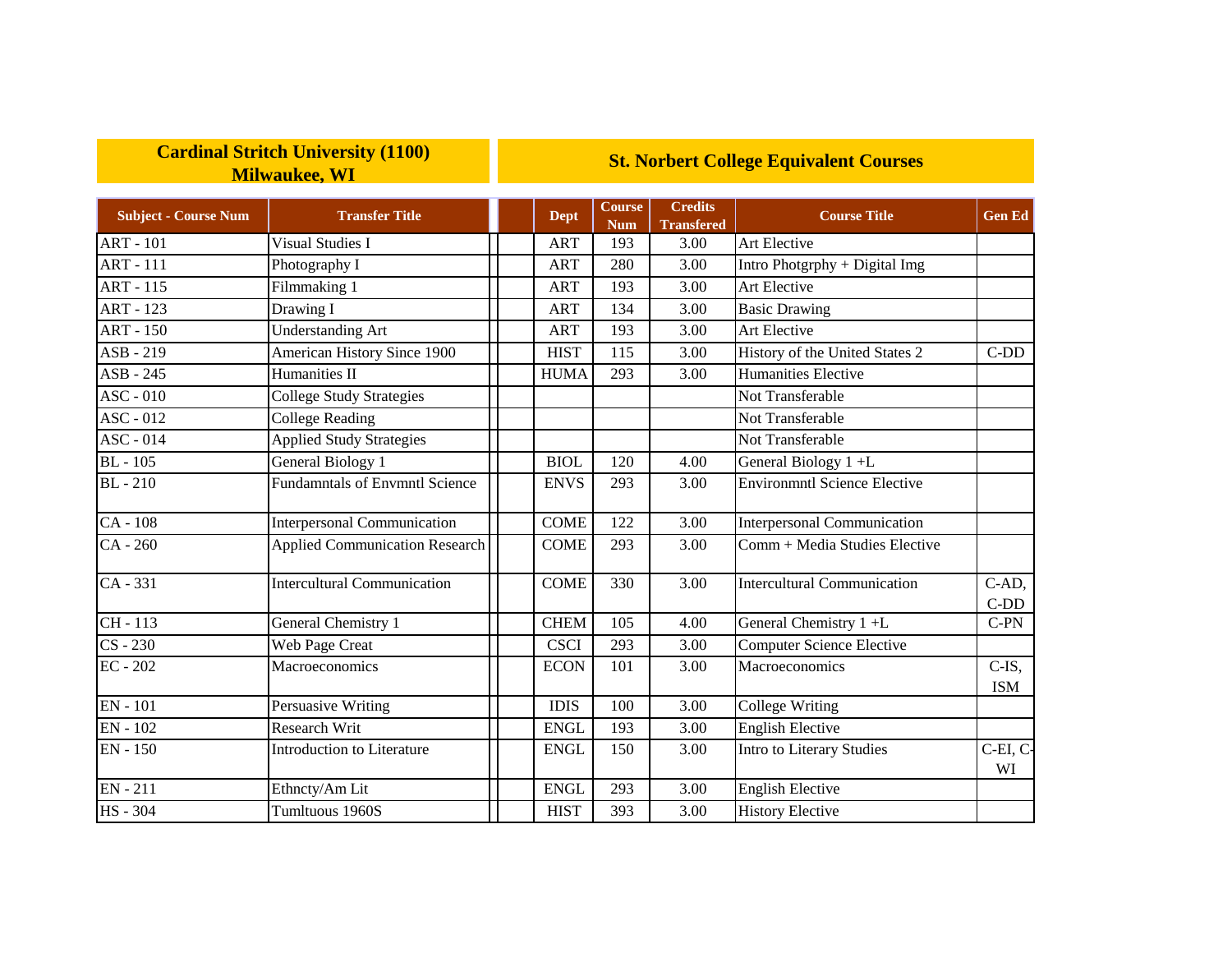| <b>HS</b> - 305       | <b>Youth Rebellion</b>                | <b>HIST</b> | 393 | 3.00 | <b>History Elective</b>        |        |
|-----------------------|---------------------------------------|-------------|-----|------|--------------------------------|--------|
| $HS - 315$            | <b>Intercultral History:East Asia</b> | <b>HIST</b> | 393 | 3.00 | <b>History Elective</b>        |        |
| <b>HS</b> - 341       | <b>US Foreign Policy</b>              | <b>HIST</b> | 393 | 3.00 | <b>History Elective</b>        |        |
| <b>INLS - 100A</b>    | Civic Leadership PRC                  | <b>LEAD</b> | 193 | 2.00 | Leadership Studies Elective    |        |
| MT-010                | <b>Fundamentals of Mathematics I</b>  |             |     |      | Not Transferable               |        |
| MT-095                | <b>Algebra Basics</b>                 |             |     |      | Not Transferable               |        |
| MT-115                | Intermediate Algebra                  | <b>MATH</b> | 102 | 3.00 | <b>Basic Algebra</b>           |        |
| MT-120                | <b>Applied Statistics</b>             | <b>SSCI</b> | 224 | 3.00 | <b>Basic Statistics</b>        | $C-QR$ |
| MT-210                | Calculus 1                            | <b>MATH</b> | 131 | 4.00 | Calculus + Analytic Geometry 1 | $C-QR$ |
| $MU - 105$            | Music Theory I                        | <b>MUSI</b> | 193 | 2.00 | Music Elective                 |        |
| MU - 106              | Music Theory II                       | <b>MUSI</b> | 193 | 2.00 | Music Elective                 |        |
| MU - 108              | Music History I                       | <b>MUSI</b> | 193 | 3.00 | Music Elective                 |        |
| MU - 109              | Music History II                      | <b>MUSI</b> | 193 | 3.00 | Music Elective                 |        |
| MU - 112              | Studies in African-Amer. Music        | <b>MUSI</b> | 193 | 3.00 | Music Elective                 |        |
| MU - 113              | Milwaukee's Musical Cultures          | <b>MUSI</b> | 193 | 3.00 | Music Elective                 |        |
| $MU - 115$            | Arranging                             | <b>MUSI</b> | 193 | 3.00 | Music Elective                 |        |
| MU - 126              | Ear Training I                        | <b>MUSI</b> | 193 | 2.00 | Music Elective                 |        |
| MU - 127              | Ear Training II                       | <b>MUSI</b> | 193 | 2.00 | Music Elective                 |        |
| MU - 130              | Piano 1                               | <b>MUSI</b> | 052 | 1.00 | Piano                          |        |
| MU - 131              | <b>Concert Choir</b>                  | <b>MUSI</b> | 017 | 1.00 | Concert Choir                  |        |
| $\overline{MU - 141}$ | Chamber Orchestra                     | <b>MUSI</b> | 193 | 1.00 | Music Elective                 |        |
| $MU - 150$            | Voice I                               | <b>MUSI</b> | 051 | 2.00 | Voice Lessons                  |        |
| MU - 151              | <b>Wind Ensemble</b>                  | <b>MUSI</b> | 012 | 1.00 | Wind Ensemble                  |        |
| MU - 161              | Jazz Ensemble                         | <b>MUSI</b> | 021 | 1.00 | <b>Jazz Ensemble</b>           |        |
| $MU - 163$            | Composition I                         | <b>MUSI</b> | 193 | 2.00 | Music Elective                 |        |
| <b>MU - 201</b>       | Women in Music                        | <b>MUSI</b> | 293 | 3.00 | Music Elective                 |        |
| $MU - 205$            | Recital Seminar                       | <b>MUSI</b> | 293 | 1.00 | Music Elective                 |        |
| <b>MU - 209</b>       | Music History III                     | <b>MUSI</b> | 293 | 3.00 | Music Elective                 |        |
| $MU - 210$            | Music Theory III                      | <b>MUSI</b> | 293 | 2.00 | Music Elective                 |        |
| MU - 211              | Music Theory IV                       | <b>MUSI</b> | 293 | 2.00 | Music Elective                 |        |
| MU - 217              | Music History IV                      | <b>MUSI</b> | 293 | 3.00 | Music Elective                 |        |
| MU - 226              | Ear Training III                      | <b>MUSI</b> | 293 | 2.00 | Music Elective                 |        |